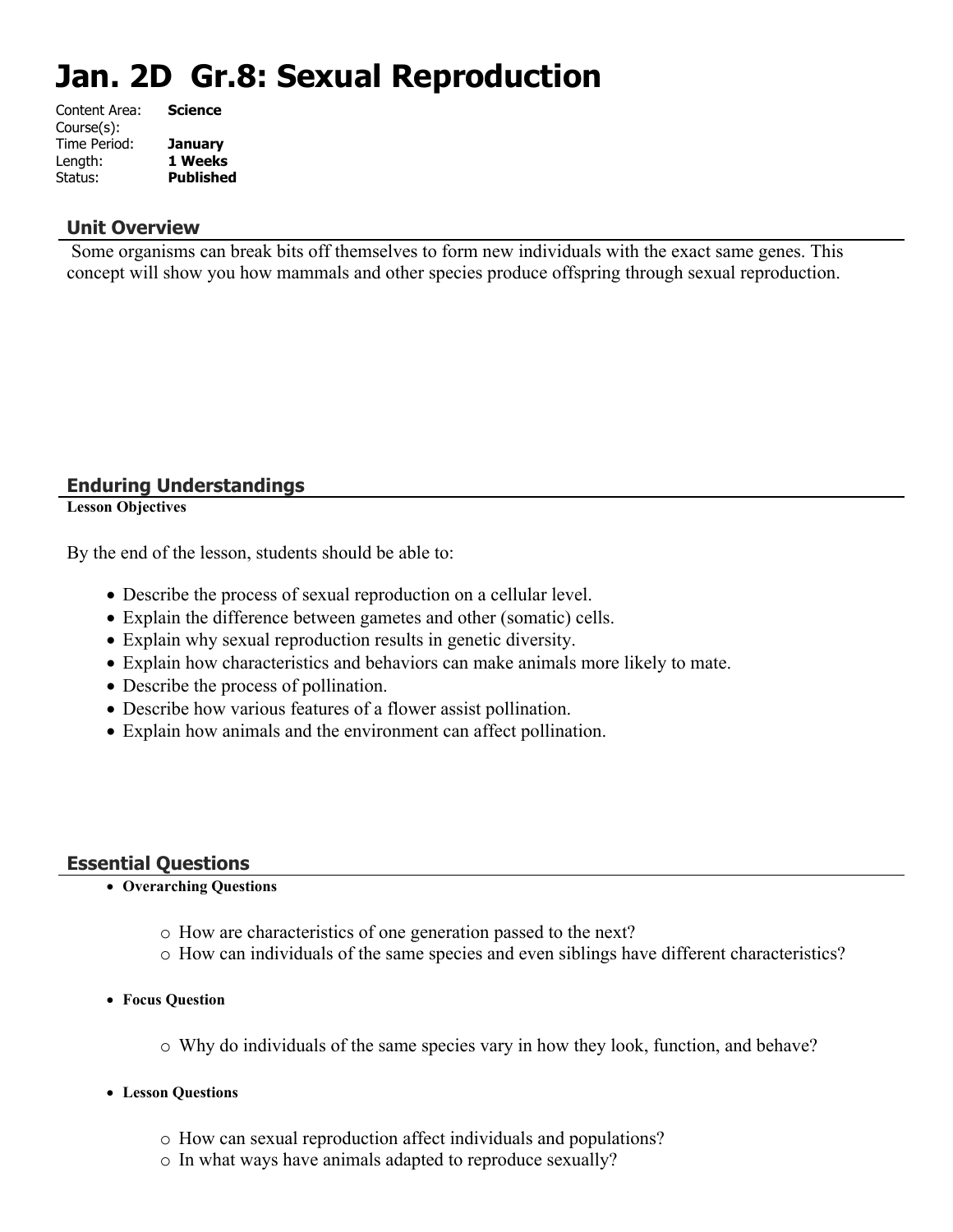- o How does the sexual reproduction of plants differ from that of animals?
- **Can You Explain?**
	- o What are the benefits of sexual reproduction for plant and animal species?

#### **Instructional Strategies & Learning Activities**

• [The Five E Instructional Model](https://app.discoveryeducation.com/learn/techbook/units/93c6eda5-eac8-46a9-945f-6a86e10f0bc5/concepts/febe1fa5-3c74-4a79-a08a-8c0670e5e6e9/lesson/sections/387b0bc2-1c65-41dc-98e9-467a2b3ef840#ad028386-82a8-422c-80c3-602eb61fe8e5)

Science Techbook follows the 5E instructional model. As you plan your lesson, the provided Model Lesson includes strategies for each of the 5Es.

• [Engage \(45–90 minutes\)](https://app.discoveryeducation.com/learn/techbook/units/93c6eda5-eac8-46a9-945f-6a86e10f0bc5/concepts/febe1fa5-3c74-4a79-a08a-8c0670e5e6e9/lesson/sections/387b0bc2-1c65-41dc-98e9-467a2b3ef840#033ef4f9-3a3b-4a2c-af41-33b31218a2e0)

Students are presented with the concept of sexual reproduction in both plant and animal species. Students begin to formulate ideas around the Can You Explain? (CYE) question.

• [Explore \(90 minutes\)](https://app.discoveryeducation.com/learn/techbook/units/93c6eda5-eac8-46a9-945f-6a86e10f0bc5/concepts/febe1fa5-3c74-4a79-a08a-8c0670e5e6e9/lesson/sections/387b0bc2-1c65-41dc-98e9-467a2b3ef840#6b4b0f1f-1bc3-4805-ab19-9b02c79e5b1f)

Students investigate questions about how sexual reproduction can affect individuals and populations. Students complete a Hands-On Lab to study hereditary traits.

• [Explain \(45–90 minutes\)](https://app.discoveryeducation.com/learn/techbook/units/93c6eda5-eac8-46a9-945f-6a86e10f0bc5/concepts/febe1fa5-3c74-4a79-a08a-8c0670e5e6e9/lesson/sections/387b0bc2-1c65-41dc-98e9-467a2b3ef840#c6e718fc-c108-4642-8573-6a49ceec10ee)

Students construct scientific explanations to the CYE question by including evidence of how traits are passed down from parents to offspring during sexual reproduction.

• [Elaborate with STEM \(45–135 minutes\)](https://app.discoveryeducation.com/learn/techbook/units/93c6eda5-eac8-46a9-945f-6a86e10f0bc5/concepts/febe1fa5-3c74-4a79-a08a-8c0670e5e6e9/lesson/sections/387b0bc2-1c65-41dc-98e9-467a2b3ef840#76b40704-1979-4d46-9767-a5ba8324ba8c)

Students apply their understanding of sexual reproduction as they learn about animal breeding, the passing on of hereditary traits, and consider what makes a good pollinator.

• [Evaluate \(45–90 minutes\)](https://app.discoveryeducation.com/learn/techbook/units/93c6eda5-eac8-46a9-945f-6a86e10f0bc5/concepts/febe1fa5-3c74-4a79-a08a-8c0670e5e6e9/lesson/sections/387b0bc2-1c65-41dc-98e9-467a2b3ef840#04715760-af1a-45d2-8b6e-ddf761f4e0f6)

Students are evaluated on the state science standards, as well as Standards in ELA/Literacy and Standards in Math standards, using Board Builder and the provided concept summative assessments.

### **Integration of Career Readiness, Life Literacies and Key Skills**

Students will work in small groups or partnerships to conduct investigations, build models or prototypes and present findings.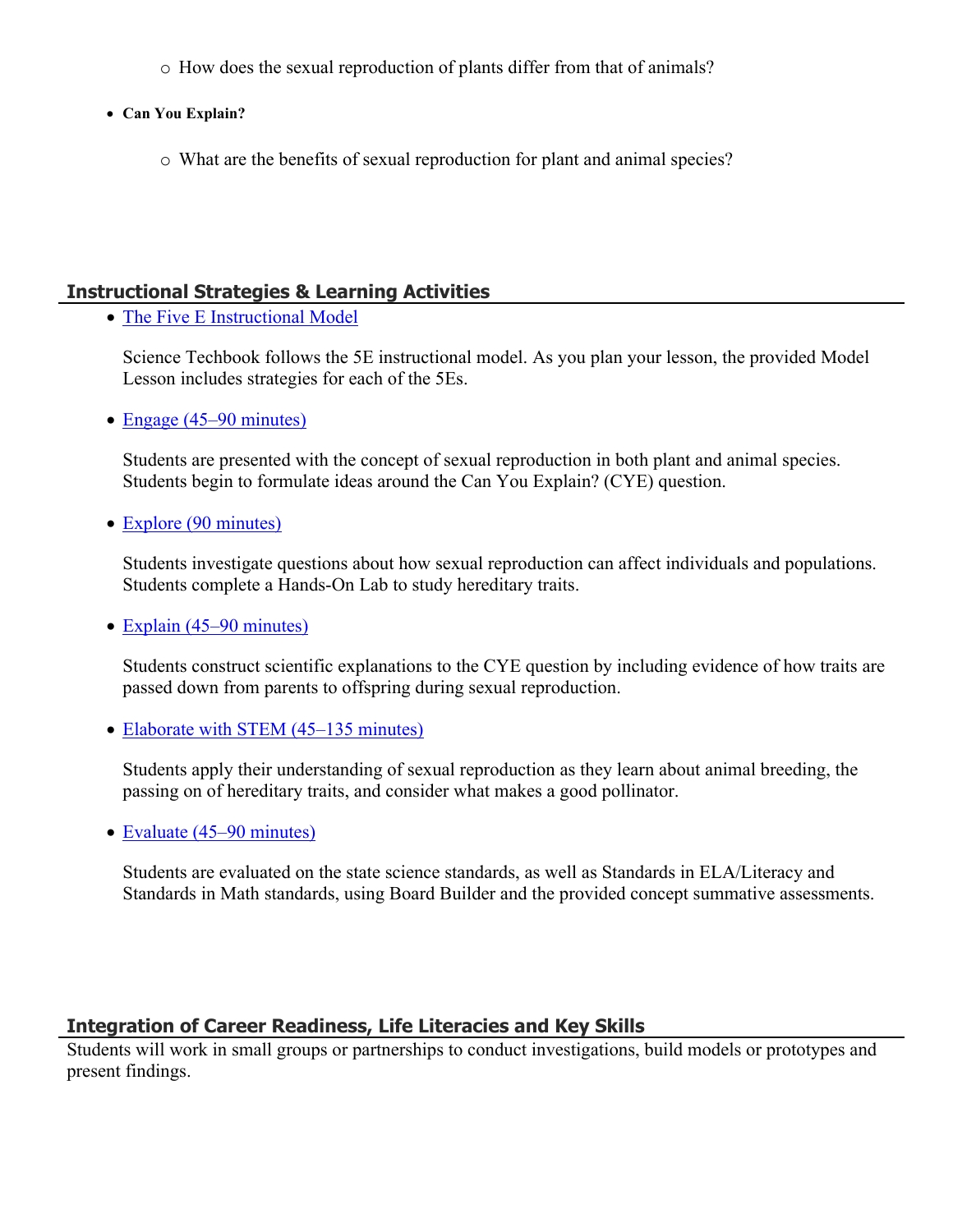|                       | Awareness of and appreciation for cultural differences is critical to avoid barriers to<br>productive and positive interaction.                                                                                                         |
|-----------------------|-----------------------------------------------------------------------------------------------------------------------------------------------------------------------------------------------------------------------------------------|
|                       | An individual's strengths, lifestyle goals, choices, and interests affect employment and<br>income.                                                                                                                                     |
|                       | Gathering and evaluating knowledge and information from a variety of sources, including<br>global perspectives, fosters creativity and innovative thinking.                                                                             |
| WRK.9.2.8.CAP.10      | Evaluate how careers have evolved regionally, nationally, and globally.                                                                                                                                                                 |
| TECH.9.4.8.GCA.2      | Demonstrate openness to diverse ideas and perspectives through active discussions to<br>achieve a group goal.                                                                                                                           |
| <b>TECH.9.4.8.GCA</b> | <b>Global and Cultural Awareness</b>                                                                                                                                                                                                    |
|                       | Increases in the quantity of information available through electronic means have<br>heightened the need to check sources for possible distortion, exaggeration, or<br>misrepresentation.                                                |
|                       | Multiple solutions often exist to solve a problem.                                                                                                                                                                                      |
| WRK.9.2.8.CAP.12      | Assess personal strengths, talents, values, and interests to appropriate jobs and careers to<br>maximize career potential.                                                                                                              |
| WRK.9.2.8.CAP.11      | Analyze potential career opportunities by considering different types of resources,<br>including occupation databases, and state and national labor market statistics.                                                                  |
| WRK.9.2.8.CAP.3       | Explain how career choices, educational choices, skills, economic conditions, and personal<br>behavior affect income.                                                                                                                   |
| TECH.9.4.8.IML.1      | Critically curate multiple resources to assess the credibility of sources when searching for<br>information.                                                                                                                            |
| TECH.9.4.8.TL.2       | Gather data and digitally represent information to communicate a real-world problem<br>(e.g., MS-ESS3-4, 6.1.8.EconET.1, 6.1.8.CivicsPR.4).                                                                                             |
|                       | Some digital tools are appropriate for gathering, organizing, analyzing, and presenting<br>information, while other types of digital tools are appropriate for creating text,<br>visualizations, models, and communicating with others. |
| WRK.9.2.8.CAP.2       | Develop a plan that includes information about career areas of interest.                                                                                                                                                                |
| TECH.9.4.8.GCA.1      | Model how to navigate cultural differences with sensitivity and respect (e.g., 1.5.8.C1a).                                                                                                                                              |
| TECH.9.4.8.TL.3       | Select appropriate tools to organize and present information digitally.                                                                                                                                                                 |

#### **Technology and Design Integration**

Technology is fully integrated using Discovery Techbook.

CS.6-8.8.1.8.DA.1 Organize and transform data collected using computational tools to make it usable for a specific purpose. People use digital devices and tools to automate the collection, use, and transformation of data. The manner in which data is collected and transformed is influenced by the type of digital device(s) available and the intended use of the data.

### **Interdisciplinary Connections**

LA.SL.8.4 Present claims and findings, emphasizing salient points in a focused, coherent manner with relevant evidence, sound valid reasoning, and well-chosen details; use appropriate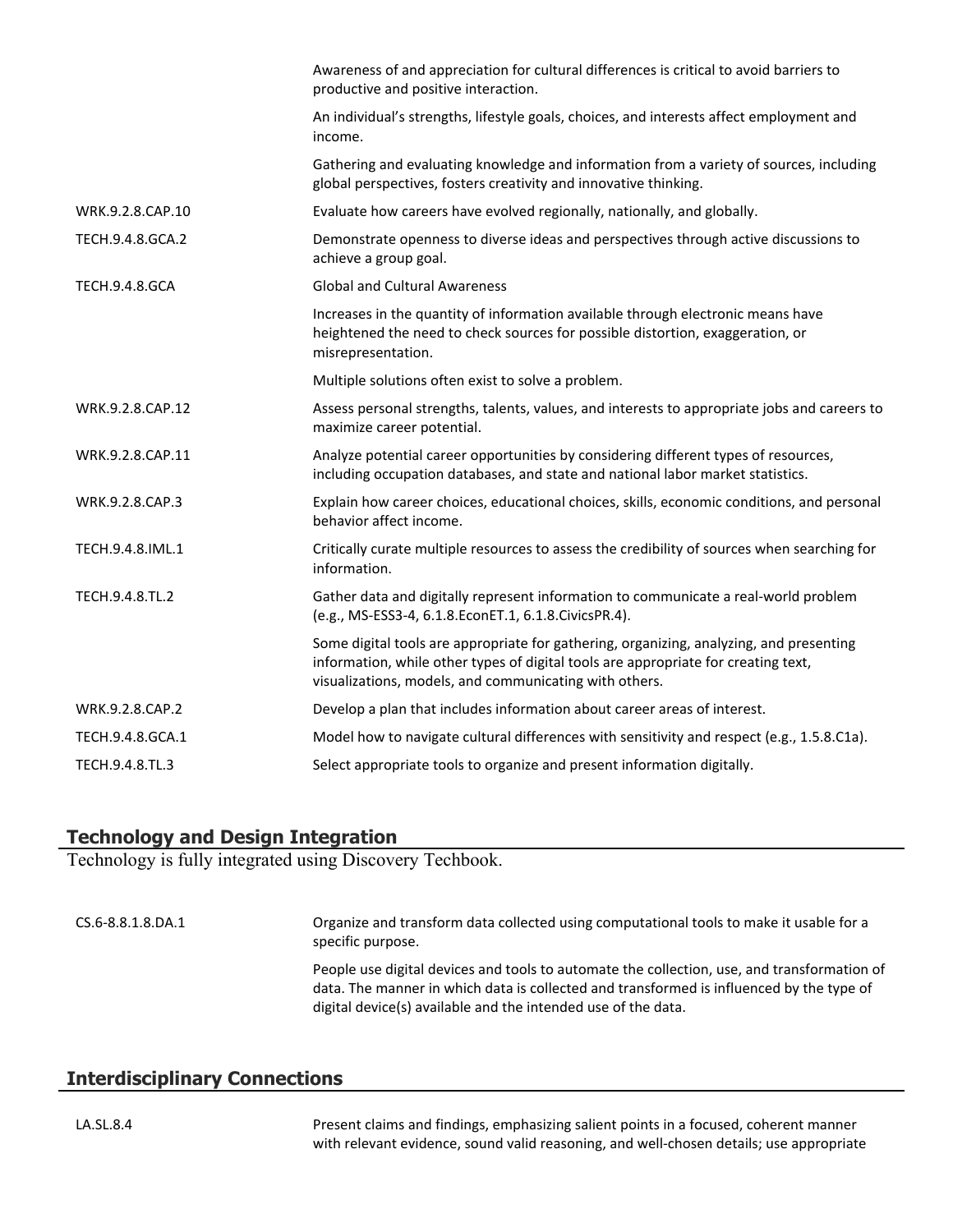|             | eye contact, adequate volume, and clear pronunciation.                                                                                                                                                                                                    |
|-------------|-----------------------------------------------------------------------------------------------------------------------------------------------------------------------------------------------------------------------------------------------------------|
| LA.RI.8.1   | Cite the textual evidence and make relevant connections that most strongly supports an<br>analysis of what the text says explicitly as well as inferences drawn from the text.                                                                            |
| LA.W.8.1    | Write arguments to support claims with clear reasons and relevant evidence.                                                                                                                                                                               |
| LA.RI.8.4   | Determine the meaning of words and phrases as they are used in a text, including<br>figurative, connotative, and technical meanings; analyze the impact of specific word<br>choices on meaning and tone, including analogies or allusions to other texts. |
| LA.W.8.7    | Conduct short research projects to answer a question (including a self-generated<br>question), drawing on several sources and generating additional related, focused<br>questions that allow for multiple avenues of exploration.                         |
| LA.RI.8.7   | Evaluate the advantages and disadvantages of using different mediums (e.g., print or<br>digital text, video, multimedia) to present a particular topic or idea.                                                                                           |
| LA.W.8.2    | Write informative/explanatory texts to examine a topic and convey ideas, concepts, and<br>information through the selection, organization, and analysis of relevant content.                                                                              |
| LA.RI.8.8   | Delineate and evaluate the argument and specific claims in a text, assessing whether the<br>reasoning is sound and the evidence is relevant and sufficient; recognize when irrelevant<br>evidence is introduced.                                          |
| LA.RI.8.10  | By the end of the year read and comprehend literary nonfiction at grade level text-<br>complexity or above, with scaffolding as needed.                                                                                                                   |
| LA.SL.8.1   | Engage effectively in a range of collaborative discussions (one-on-one, in groups, and<br>teacher-led) with diverse partners on grade 8 topics, texts, and issues, building on others'<br>ideas and expressing their own clearly.                         |
| MA.6.SP.A.2 | Understand that a set of data collected to answer a statistical question has a distribution<br>which can be described by its center, spread, and overall shape.                                                                                           |
| MA.6.SP.B.4 | Display numerical data in plots on a number line, including dot plots, histograms, and box<br>plots.                                                                                                                                                      |
|             |                                                                                                                                                                                                                                                           |

### **Differentiation**

- 1. Provide students with clear examples of gametes.
- 2. Ask students to identify the roles of sperm and egg cells in reproduction and how they contribute to species diversity.
- 3. Have students outline their plan to help organize their thoughts before beginning the Virtual Lab. Review their plan to ensure their approach will allow them to reach their goal. Then, review their summary with them to check the accuracy of their results.

- 1. Encourage students to demonstrate their understanding by drawing the concepts. For example, they can draw the reproductive organs of a flower.
- 2. Pair students up with more advanced students who can help them through the "[Flower Power](https://app.discoveryeducation.com/player/view/assetGuid/7f0a94ca-881c-4c8b-8460-d48c3b014d69)" Exploration.
- 3. Encourage students to use a thesaurus or

#### [Struggling Students](https://app.discoveryeducation.com/player/view/assetGuid/4995767F-D634-40C6-B25B-BDEA06E14F90) [ELL](https://app.discoveryeducation.com/player/view/assetGuid/D727DF69-B79B-4A92-AA1F-CE23C74D98D9) Accelerated Students

- 1. Have students create Venn Diagrams to compare sexual reproduction and asexual reproduction as well as sperm and eggs.
- 2. Tell students that the male is not always larger than the female. Ask students to find examples where the opposite is true and to infer why this might be beneficial to a particular species.
- 3. Using their current knowledge of sexual reproduction, ask them to give differences between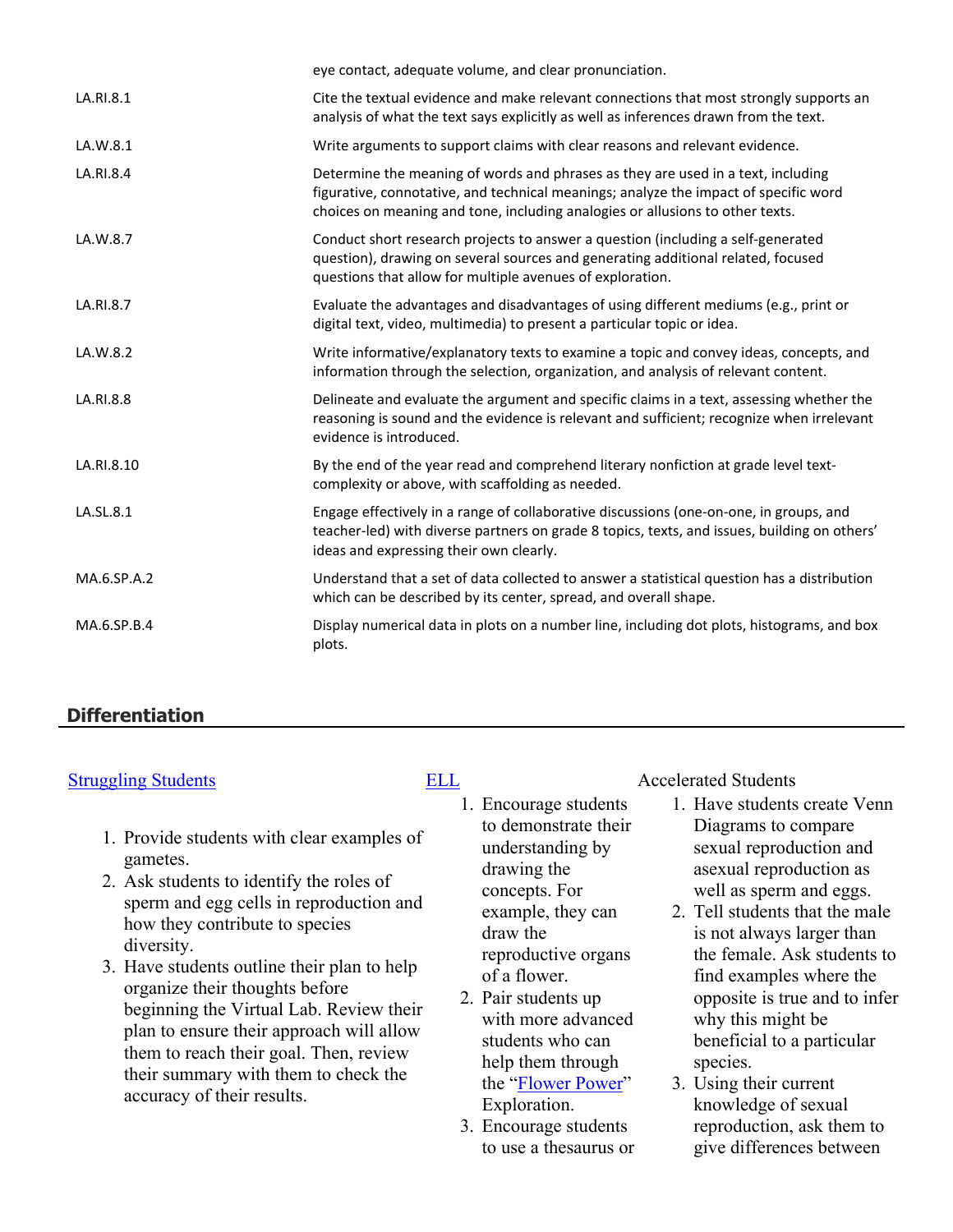descriptive phrases when recording observations during the hands-on activities.

fish, mammal, amphibian, and bird sexual reproduction.

[Differentiation in science](http://www.brighthubeducation.com/teaching-gifted-students/65181-differentiation-techniques-and-activities-in-the-classroom-for-gifted-students/) can be accomplished in several ways. Once you have given a pre-test to students, you know what information has already been mastered and what they still need to work on. Next, you design activities, discussions, lectures, and so on to teach information to students. The best way is to have two or three groups of students divided by ability level.

While you are instructing one group, the other groups are working on activities to further their knowledge of the concepts. For example, while you are helping one group learn the planet names in order, another group is researching climate, size, and distance from the moon of each planet. Then the groups switch, and you instruct the second group on another objective from the space unit. The first group practices writing the order of the planets and drawing a diagram of them.

Here are some ideas for the classroom when you are using differentiation in science:

- Create a tic-tac-toe board that lists different activities at different ability levels. When students aren't involved in direct instruction with you, they can work on activities from their tic-tac-toe board. These boards have nine squares, like a tic-tac-toe board; and each square lists an activity that corresponds with the science unit. For example, one solar system activity for advanced science students might be to create a power point presentation about eclipses. For beginning students, an activity might be to make a poster for one of the planets and include important data such as size, order from the sun, whether it has moons, and so on.
- Find websites on the current science unit that students can explore on their own.
- Allow students to work in small groups to create a project throughout the entire unit. For example, one group might create a solar system model to scale. Another group might write a play about the solar system. This is an activity these groups can work on while they are not working directly with you.

Differentiation in science gets students excited to learn because it challenges them to expand their knowledge and skills, instead of teaching the whole group concepts they have already mastered

#### **Modifications & Accommodations**

Refer to QSAC EXCEL SMALL SPED ACCOMMOCATIONS spreadsheet in this discipline.

#### **Modifications and Accommodations used in this unit:**

In addition to differentiated instruction, IEP's and 504 accommocations will be utilized.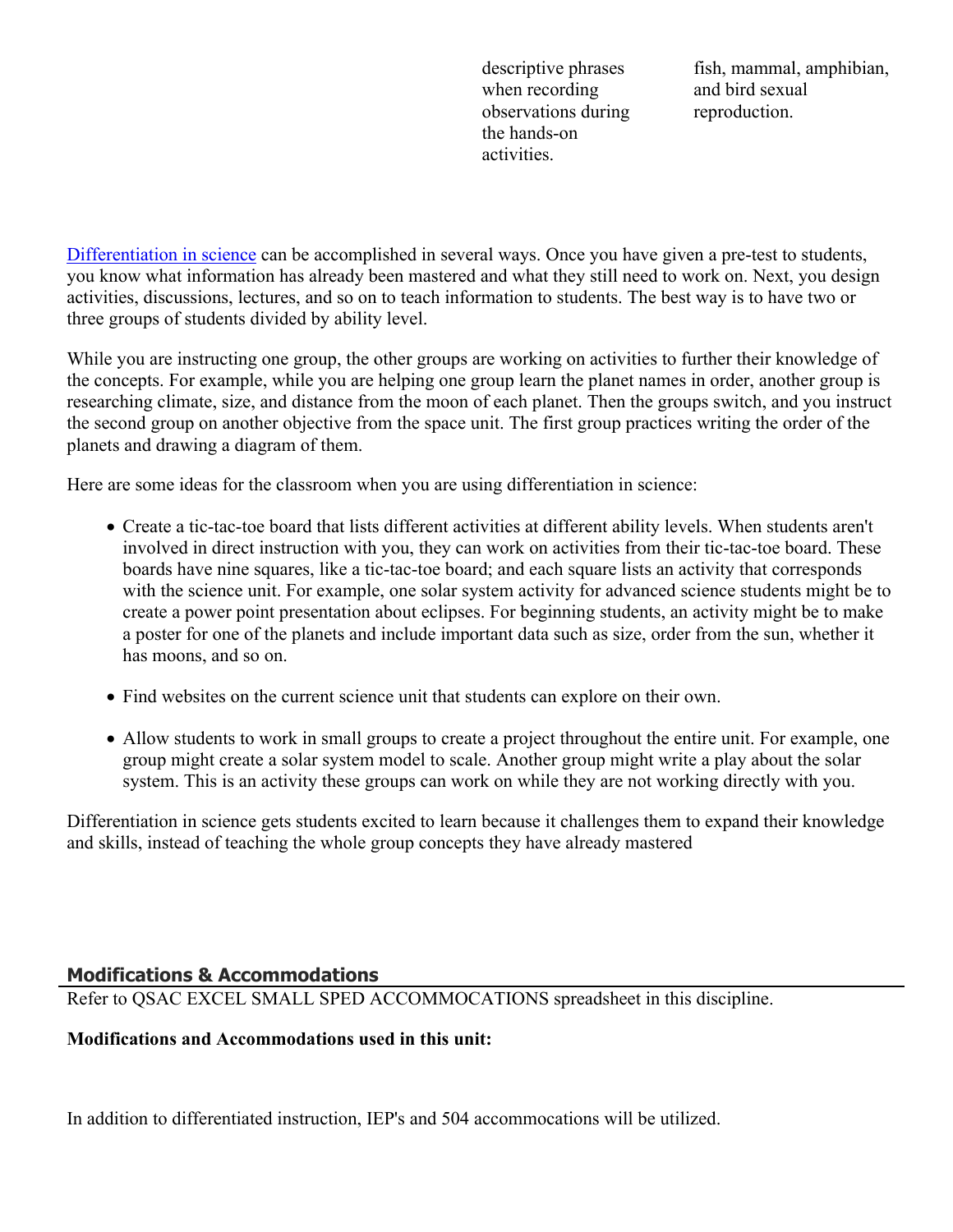In addition to differentiated instruction, IEP's and 504 accommocations will be utilized.

#### **Benchmark Assessments**

**Benchmark Assessments** are given periodically (e.g., at the end of every quarter or as frequently as once per month) throughout a school year to establish baseline achievement data and measure progress toward a standard or set of academic standards and goals.

#### **Schoolwide Benchmark assessments:**

Aimsweb benchmarks 3X a year

Linkit Benchmarks 3X a year

#### **Additional Benchmarks used in this unit:**

Pre and post assessments to measure growth.

#### **Formative Assessments**

See assessments located in links above.

#### **Summative Assessments**

**Summative assessments** evaluate student learning, knowledge, proficiency, or success at the conclusion of an instructional period, like a unit, course, or program. Summative assessments are almost always formally graded and often heavily weighted (though they do not need to be). Summative assessment can be used to great effect in conjunction and alignment with formative assessment, and instructors can consider a variety of ways to combine these approaches.

#### **Summative assessments for this unit:**

See assessments located in links above.